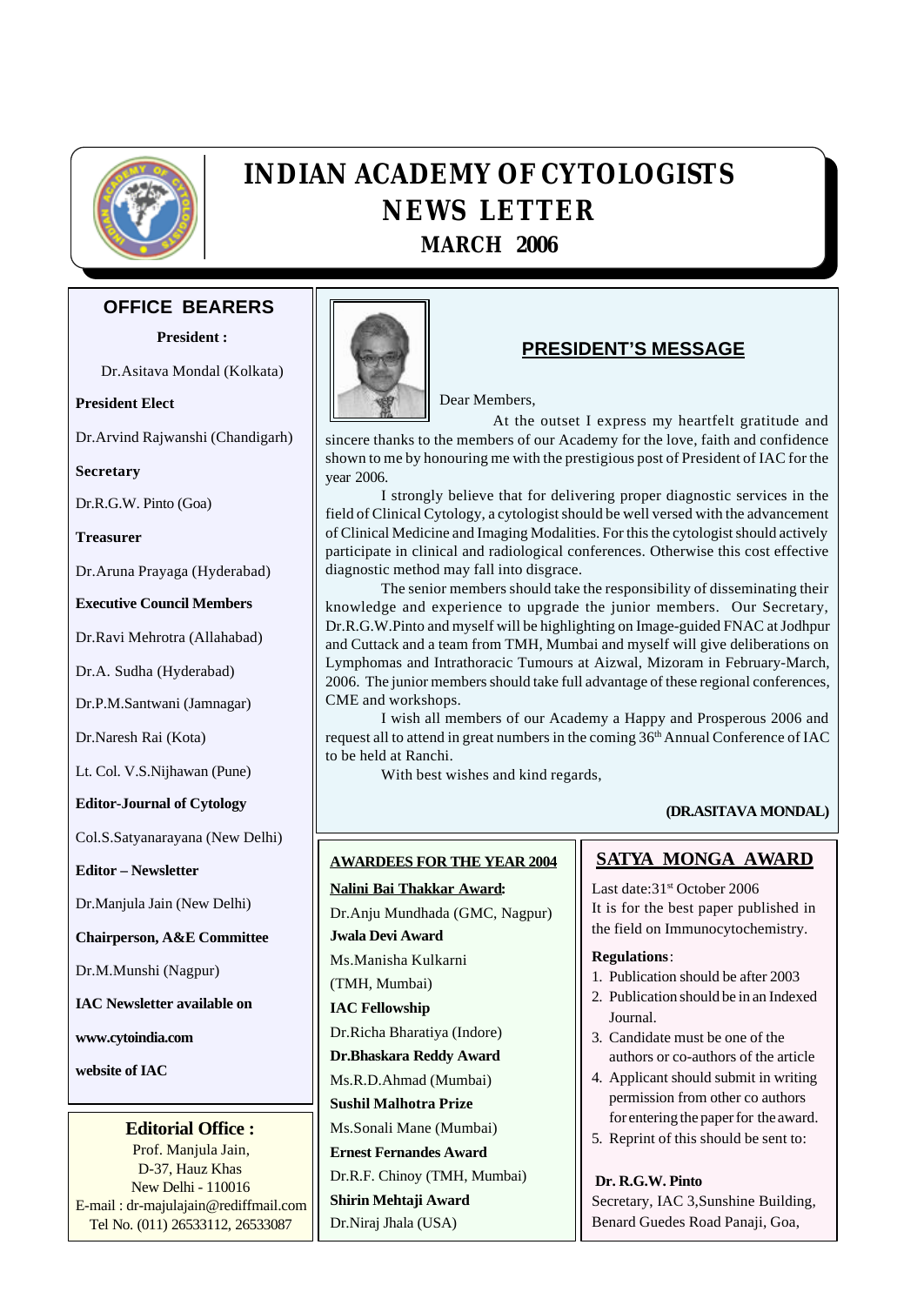# **IAC Fellowship**

Last date for receipt of completed applications: 31<sup>st</sup> October 2006. No. of Fellowships : One The IAC offers a training fellowship for doctors practicing in India. Those interested may apply to:

### **Dr. R.G.W. Pinto**

Secretary, IAC 3,SunshineBuilding Benard Guedes Road,Panaji, Goa

# **NEWS**

Dr.R.G.W. Pinto was invited as a Faculty for the Slide Seminar on Infectious Diseases and chaired a Scientific Session at the 31<sup>st</sup> European Congress of Cytology at Paris, France between 2-5<sup>th</sup> October, 2005. He also presented one oral paper and 4 posters. Col.S.Satyanarayana also attended the Conference and presented one Oral Paper. Dr.Kusum Kapila who is now based in Kuwait also presented one poster.

Dr.Neeta Kumar who is now based in Geneva also attended the Conference.

### **CUTTACK**

A CME on liquid-based cytology was held on  $10<sup>th</sup>$ ,  $11<sup>th</sup>$  March, 2006 at S.C.B. Medical College, Cuttack, Orissa. The faculty includes Dr.Dilip Das (Kuwait), Dr.Karuna, R.Kumar (Bangalore), Dr.R.G.W.Pinto (Goa), Dr.M.Kamal (Nagpur), Dr.K.Tripathy (Cuttack) and Dr.Asitava Mondal (Kolkata). The Programme Director was Dr.Raghumani Mohanty (Prof. & HOD, Pathology, S.C.B. Medical College, Cuttack).

### **JODHPUR**

A CME on mediastinal lesions was held at Jodhpur, Rajasthan on 25th Feburary, 2006. The faculty included Dr.R.G.W.Pinto (Goa) and Dr.Asitava Mondal (Kolkata). The Programme Director was Dr.D.R.Mathur (Prof. & Head, Pathology Department, Jodhpur Medical College).

# **Highlights of the 35th Annual Conference of IAC held at Shri M.P. Shah Medical College, Jamnagar, Gujarat between 15 – 18th December, 2005**

The Conference was organized by Dr.Pravina Santwani, Dr.N.J.Trivedi and their team at Jamnagar. The Pre-conference workshop I was moderated by Dr.Aruna Prayaga (Hyderabad) on the topic FNAC of Dermatological lesions (Skin & Appendageal). The Pre-Conference Workshop-II was on Colposcopy and Gynaecological Cytology and moderated by Dr.Dhaval Jetty (Ahemdabad). The Pre-Conference CME on Cytology of Liver and Spleen was very well attended and moderated by Dr.Venkateshwaran Iyer (New Delhi). The Dr.P.N.Wahi, Academy Oration and Cipla Award was delivered by Dr.M.Munshi (Nagpur). The Shivin Mehtaji Award and Oration was delivered by Dr.Niraj Jhala (USA). The Ernest Fernades Diagnostic Slide Seminar was conducted by Dr.Roshni Chinoy.

The visiting guest Faculty were Dr.Niraj Jhala (USA), Dr.Aileen Wee (Singapore) and Dr.Pinchet Sampatanukul (Thailand). The Symposium on Mediastinal Lesions was moderated by Dr.Manjula Jain (New Delhi) and Dr.R.G.W. Pinto (Goa). The Nalini Bal Thakkar Award was bagged by Dr.Anju Mundhada (GMC, Nagpur) and the Jwala Devi Award won by Ms.Manisha Kulkarni (TMH, Mumbai). The Banquet was really enjoyable. Dr.R.G.W. Pinto Secretary conducted the proceedings. The conference ended with a promise to meet again in Ranchi,

> Dr.R.G.W.Pinto Secretary

# **CYTOCON 2006**

**36TH ANNUAL CONFERENCE OF INDIAN ACADEMY OF CYTOLOGISTS Venue : Department of Pathology, Rajinder Institute of Medical Sciences, Ranchi - 834009 Date : 2 - 5th November 2006**

### **SCIENTIFIC PROGRAMME**

Jharkhand in 2006.

### **PRECONFERENCE WORKSHOP - I**

 Cytology of the Testis and Adnexa (neoplastic and non-neoplastic) Moderator : Dr. Rajat Mukherjee (Kolkata)

### **Topics**:-

- 1. Role of imaging in Testicular Lesions
- 2. Anatomy & Physiology
- 3. Technique of FNAC of testes and paratesticular lesions and Role of FNAC in Infertility.
- 4. Inflammatory lesions.
- 5. Germ cell Tumors
- 6. Non Seminomatons Germ cell Tumors
- 7. Paratesticular lesions
- 8. Unusual Tumors.
- 9. Slide seminar on testis & paratestis:- Afternoon session

Meeting of the Journal of Cytology Editorial Board

IAC Executive Committee Meeting

### **WORKSHOP II**

Colposcopy & Cervical Cytology Moderator:- Dr. Suresh Bhambhani (Delhi)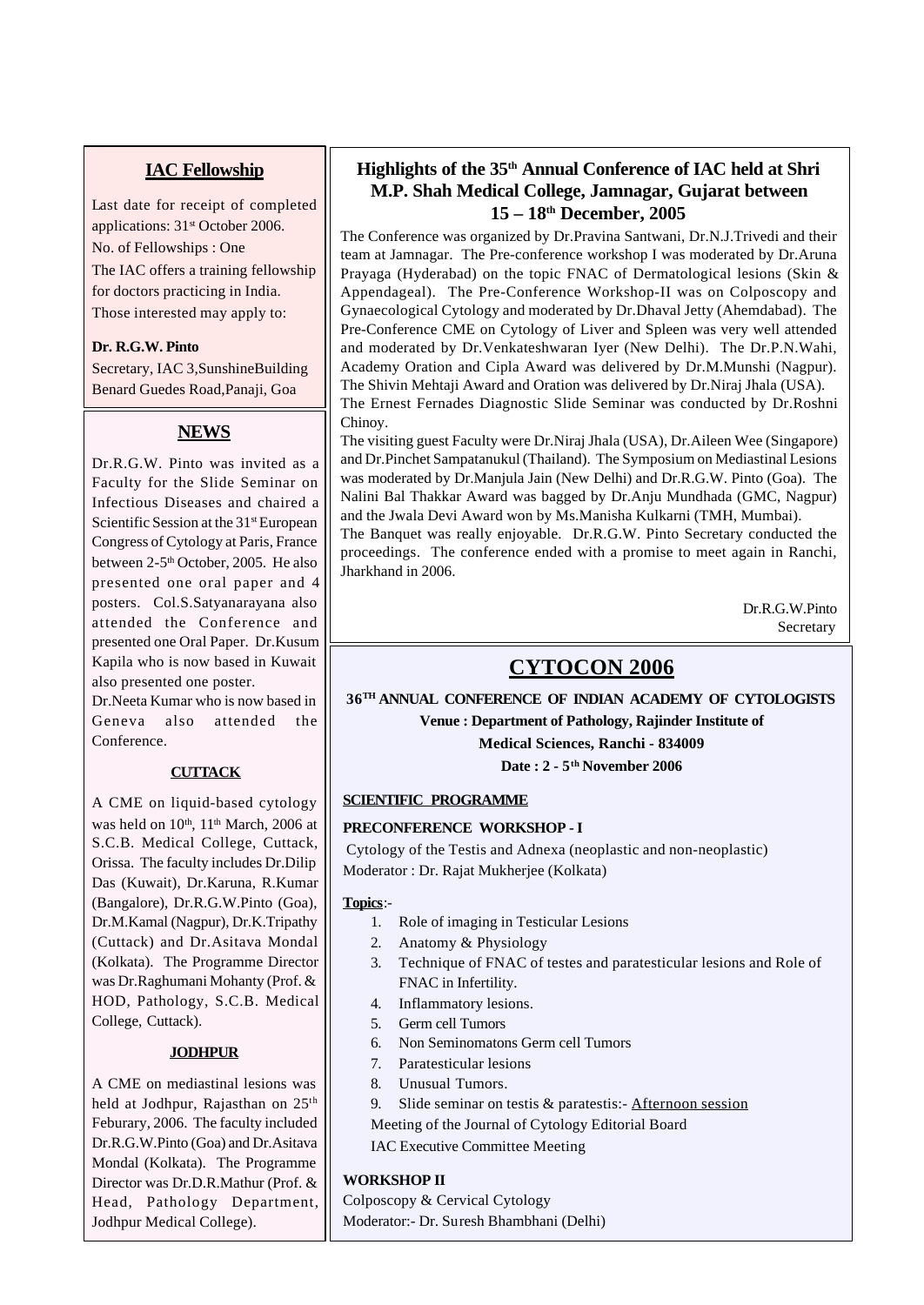| 3rd November - 2006                                                                                                        |                           |                            |                             |      | <b>Examination</b><br><b>National</b><br>for    |  |
|----------------------------------------------------------------------------------------------------------------------------|---------------------------|----------------------------|-----------------------------|------|-------------------------------------------------|--|
| <b>Preconference CME on Cytology of Breast lesions</b>                                                                     |                           |                            |                             |      | <b>Cytotechnicians and Cytotechnologists</b>    |  |
| (Neoplastic and Non-neoplastic)                                                                                            |                           |                            |                             |      | for the year 2006.                              |  |
| Moderator - Dr. M.K. Rai (Ranchi)                                                                                          |                           |                            |                             |      | <b>Centre</b>                                   |  |
| Topics:-                                                                                                                   |                           |                            |                             |      | All India Institute of Medical                  |  |
| 1. Role of Imaging in Breast lesions                                                                                       |                           |                            |                             |      | Sciences, New Delhi                             |  |
| 2. Anatomy & Physiology                                                                                                    |                           |                            |                             |      |                                                 |  |
| 3. Cytology of Nipple discharge & Benign Breast lesions                                                                    |                           |                            |                             |      | Date of Examination: $1^{st}$ & $2^{nd}$        |  |
| 4. Cytology of primary malignant epithelial tumors of Breast & Grey areas                                                  |                           |                            |                             |      |                                                 |  |
| 5. Cytology of unusual lesion of breast (lymphoma, sarcoma, metastatic infiltration                                        |                           |                            |                             |      | September, 2006                                 |  |
| from chest wall skin).                                                                                                     |                           |                            |                             |      |                                                 |  |
| 6. Slide Seminar on Breast lesion: afternoon session.                                                                      |                           |                            |                             |      |                                                 |  |
| <b>Inauguration of the IAC Conference</b>                                                                                  |                           |                            |                             |      | Last Date: For receipt of application           |  |
| $\underline{04}$ <sup>th</sup> November - 2006                                                                             |                           |                            |                             |      | form is $31st$ July 2006.                       |  |
| Dr. P.N. Wahi Academy Oration and Cipla Award - Dr. Raje Nijhawan (Chandigarh)                                             |                           |                            |                             |      |                                                 |  |
| Shririn Mehtaji Oration                                                                                                    |                           |                            |                             |      |                                                 |  |
| Guest speakers - Dr. Ranjit Waghare, Canada & Dr. Megha Joshi, USA                                                         |                           |                            |                             |      | <b>Contact Persons:</b>                         |  |
| Nalinibai Thakhar Award paper                                                                                              |                           |                            |                             |      | For information                                 |  |
| Jwala Devi Award Papers                                                                                                    |                           |                            |                             |      | 1. Dr. Maitreyee Munshi                         |  |
| Proferred papers I & II, posters                                                                                           |                           |                            |                             |      | Chairperson A&E Committee                       |  |
| <b>General Body Meeting</b>                                                                                                |                           |                            |                             |      | 35, Swapna Apartments                           |  |
| Banquet                                                                                                                    |                           |                            |                             |      | Off Cement Road                                 |  |
| $05th$ November - 2006                                                                                                     |                           |                            |                             |      | Shivaji Nagar, Nagpur - 44 00 10.               |  |
| Ernest Fernandes Diagnostic Slide Seminar - Dr. Manjula Jain (Delhi)                                                       |                           |                            |                             |      | Phone: R (0712) 2248060, 5693328                |  |
| Symposium on ophthalmic pathology - Moderator Dr. Naresh Rai (Kota)                                                        |                           |                            |                             |      | Mobile: 09822946499                             |  |
| Valedictory Function.                                                                                                      |                           |                            |                             |      | $E$ mail:                                       |  |
| <b>REGISTRATION FEES</b>                                                                                                   |                           |                            |                             |      | maitreyeemunshi@yahoo.com                       |  |
|                                                                                                                            | Upto 15 <sup>th</sup> May | Upto 15 <sup>st</sup> July | Upto $14th$ Aug. Spot 2006  |      |                                                 |  |
|                                                                                                                            |                           |                            |                             |      | 2. Dr. V. K. Arora                              |  |
| Delegate                                                                                                                   | 1700                      | 1800                       | 2000                        | 2200 | Prof & Incharge Cytopathology                   |  |
| Associate Delegate                                                                                                         | 1200                      | 1300                       | 1400                        | 1700 | AIIMS, New Delhi - 11 00 29                     |  |
| PG student                                                                                                                 | 1200                      | 1300                       | 1400                        | 1700 | Phone: R (9111) 26594774, 26588700<br>Ext. 4393 |  |
| Workshop                                                                                                                   | 500                       | 600                        | 700                         | 800  | Mobile: 919810853390                            |  |
| <b>CME</b>                                                                                                                 | 500                       | 600                        | 700                         |      | E mail:                                         |  |
| Conf+CME+Workshop                                                                                                          |                           |                            |                             |      | vinodkumarora@hotmail.com                       |  |
| Delegate                                                                                                                   | 2500                      | 2800                       | 3100                        | ۰    |                                                 |  |
| PG student                                                                                                                 | 2000                      | 2400                       | 2600                        |      |                                                 |  |
| <b>Dear Members</b>                                                                                                        |                           |                            |                             |      |                                                 |  |
| Chairman<br>appeal<br>from<br>An<br>We invite you to the 36 <sup>th</sup> Annual Conference of IAC at Rajinder Institue of |                           |                            |                             |      |                                                 |  |
| Medical Science RANCHI (2 <sup>nd</sup> to 5 <sup>th</sup> November-2006).                                                 |                           |                            |                             |      | <b>Accreditation and Examination</b>            |  |
|                                                                                                                            |                           |                            | <b>Organising Committee</b> |      | <b>Committee</b>                                |  |
| Dr. M. K. Rai                                                                                                              |                           |                            |                             |      |                                                 |  |
| Organising Secretary, Cytocon 2006                                                                                         |                           |                            |                             |      | Officers-in-charge of all laboratories          |  |
| Department of Pathology,                                                                                                   |                           |                            |                             |      | re-accreditated up to the year 2006:            |  |
| Rajinder Institute of Medical Science,                                                                                     |                           |                            |                             |      | kindly send the progress report at the          |  |
| P. O.: RANCHI, Ranchi - 834009                                                                                             |                           |                            |                             |      |                                                 |  |
| Jharkhand<br>Mobile No. - 9334424971                                                                                       |                           |                            |                             |      | earliest along with their e-mail address,       |  |
| $E$ -mail · cytocon2006@vahoo.co.in                                                                                        |                           |                            |                             |      | cell phone/and line numbers                     |  |

E-mail : cytocon2006@yahoo.co.in

Postgraduate students should furnish a certificate from the Head of the Institution/Head of Department. Associate delegate fee does not include delegate bag. Payment is to be made on demand draft favouring CYTOCON 2006 payable at Ranchi.

communication.

(residential and official) for quicker